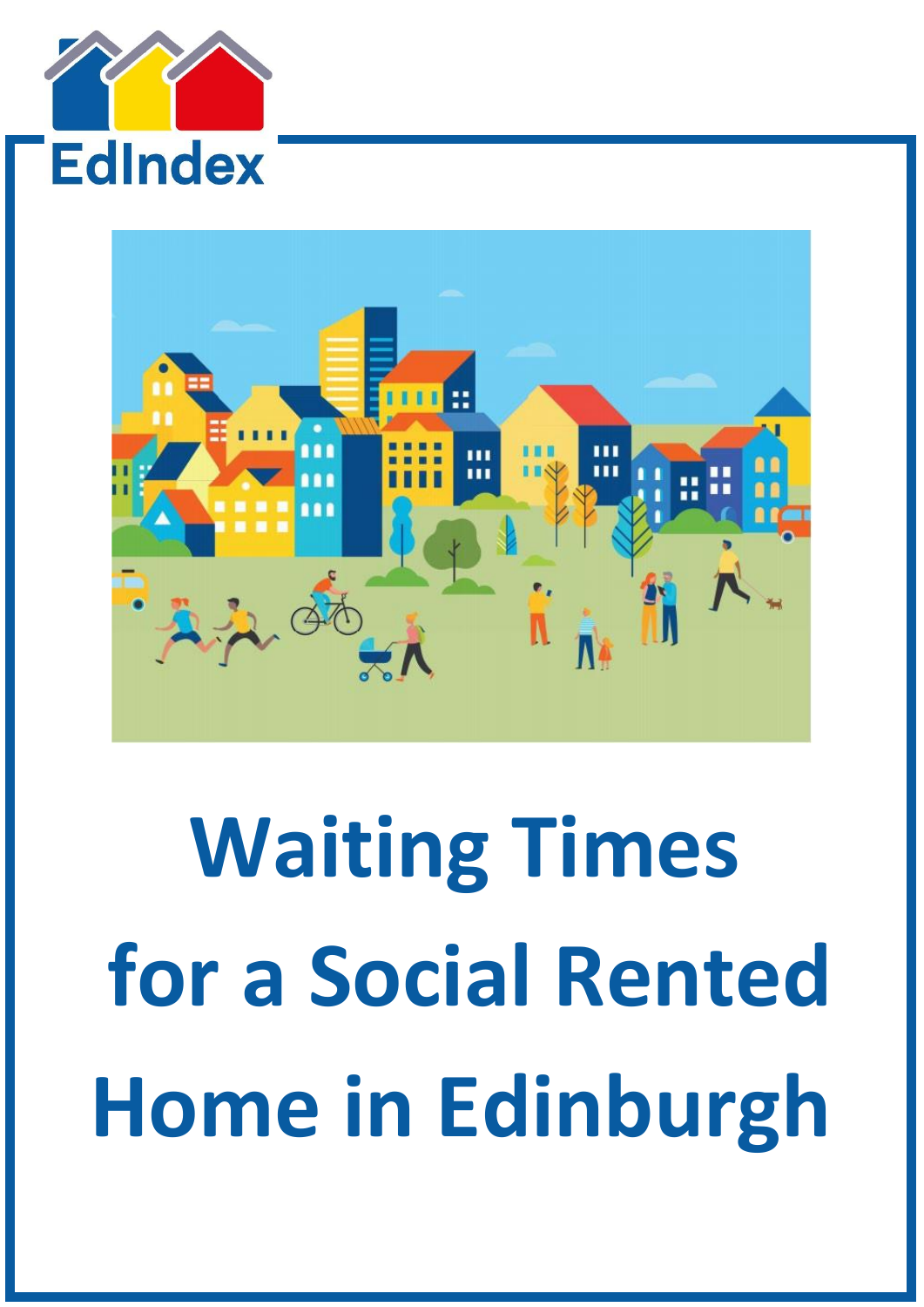

The demand for social housing in Edinburgh is very high so waiting times to get a home are long. It can take someone with a priority a number of years to be offered a home, without a priority the wait is significantly longer.

Bidding for as many homes and areas of the city as possible and where the demand is lower will help your chances of getting an offer of housing. You can check where homes became available last year and how many bids were received for them at <https://edindexhousing.co.uk/supply-demand/>

#### See below for an example:

| <b>Letting Area</b>  | <b>Bedrooms</b> | <b>Property Type</b>        | Landlord                                          | <b>Stock</b><br>Owned | <b>No Advertised</b><br>2021/2022 | Avg Bids per<br><b>Property</b> |
|----------------------|-----------------|-----------------------------|---------------------------------------------------|-----------------------|-----------------------------------|---------------------------------|
| Clermiston/Parkgrove | 2               | Flat                        | Ark Housing Association Ltd                       | 6                     | $\sim$                            | ۰                               |
| Clermiston/Parkgrove | 2               | Flat                        | City of Edinburgh Council                         | 144                   | 5                                 | 283                             |
| Clermiston/Parkgrove | 2               | Flat                        | Link Housing Association Ltd                      | $\overline{7}$        | ۰                                 | ٠                               |
| Clermiston/Parkgrove | 2               | Flat                        | Dunedin Canmore Housing<br><b>Association Ltd</b> | 49                    | 4                                 | 187                             |
| Clermiston/Parkgrove | -2              | Four in a block<br>property | City of Edinburgh Council                         | 42                    | $\sim$                            | $\sim$                          |
| Clermiston/Parkgrove | 2               | House                       | City of Edinburgh Council                         | 109                   |                                   | 892                             |

You should make sure you meet all the criteria before placing a bid for example: size of the home, starter/mover criteria, sheltered or where specific requirements have been set out in the advert by the landlord.

Applicants are advised to consider other housing options that may be suitable such as renting a private or mid market rent home. You can find out more information about these at<https://edindexhousing.co.uk/housing-options>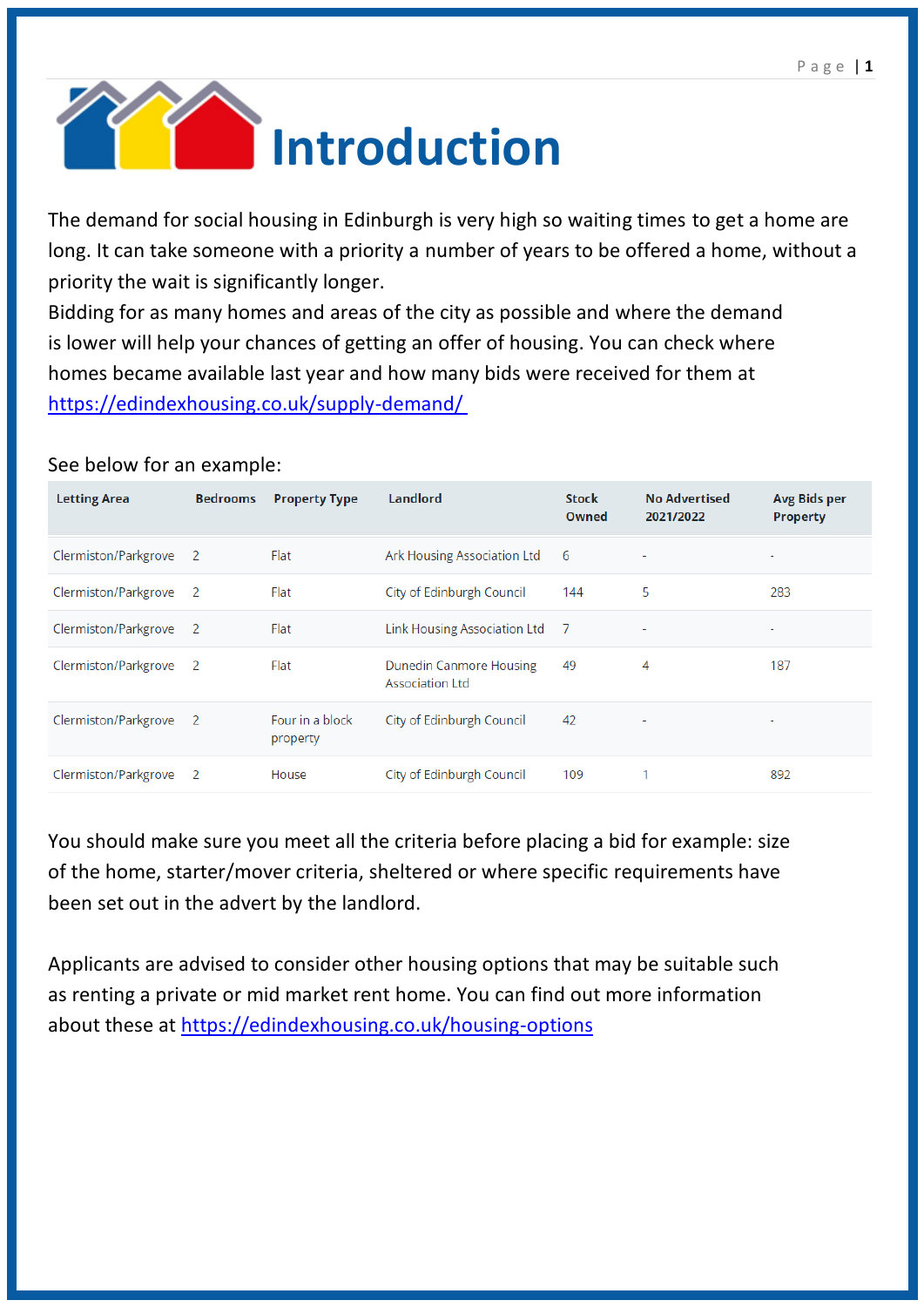## **Priority & Waiting Time**

Priority is only awarded for certain circumstances and to meet legal requirements to give reasonable preference to certain groups of applicants. The priority categories for landlords that advertise their homes on Key to Choice are:

#### **Urgent Gold Priority**

Urgent Gold priority is only awarded in very exceptional circumstances when someone in the household can't leave hospital until they have suitable accommodation. It may also be awarded to prevent permanent hospital or care home admissions. Applicants awarded Urgent Gold Priority are given 85,000 waiting days on their application. They will get a further 1 day of waiting time for every day they have the priority.

#### **Gold Priority**

Gold priority is awarded when an applicant's home no longer meets their needs due to mobility issues, and the home can't be adapted. Mobility issues must be lifelong and not temporary. Applicants that meet the [basic criteria](https://edindex-beta.edina.ac.uk/media/Gold_Priority_Criteria.pdf) (based on their EdIndex application form) will be referred to the Council's Home Accessibility Referral Team. They will consider the application and assess the applicant if the criteria are met. Evidence from a specialist consultant or an Occupational Therapy assessment will also be required before a decision can be made to award priority**. Please note that** GP letters will **not** be accepted. Applicants awarded Gold Priority are given 80,000 waiting days. They will get a further 1 day of waiting time for every day they have the priority.

#### **Silver – Homelessness**

Homeless priority is awarded to applicants who have been assessed by the Council as statutorily homeless. If you are homeless, or about to be homeless you need to contact one of the Council's Locality Offices straight away to arrange a homelessness assessment. **Submitting an EdIndex application does not count as contacting the Council.** Contact details for the locality offices can be found at<https://edindexhousing.co.uk/landlords>

If you have received a Notice to Quit or are threatened with a Notice to Quit from private rented accommodation you can contact [homelessness.prs@edinburgh.gov.uk f](mailto:homelessness.prs@edinburgh.gov.uk)or advice and support.

Applicants who are awarded Homeless priority are given 40,000 waiting days. They will accrue a further 1 day of waiting time for every day they have the priority.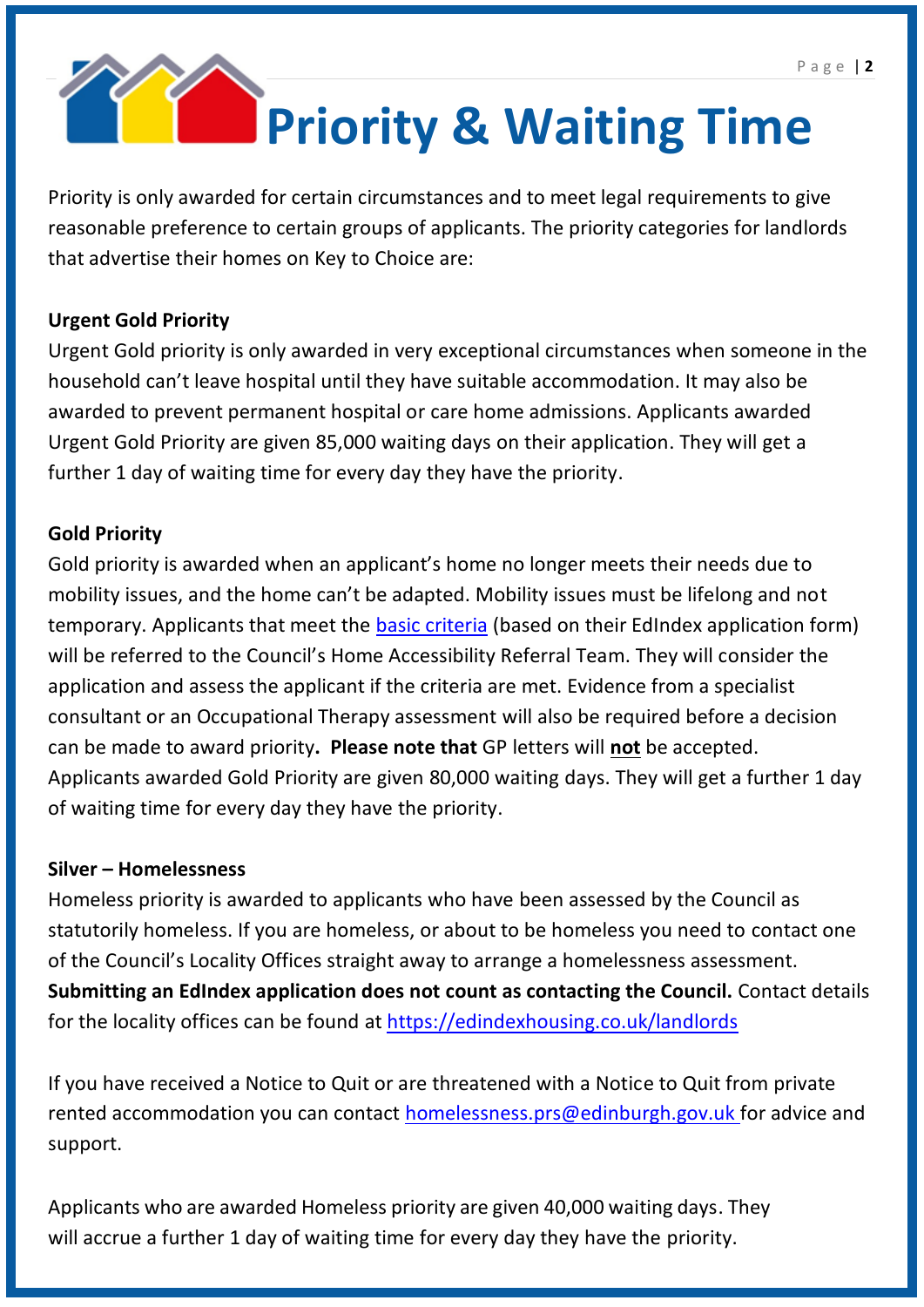#### **Silver – Overcrowding**

Overcrowding priority is awarded where applicants require to move to a larger home as:

- They are two or more bedrooms short for the size of their household or;
- They are living in a one-bedroom home with one or more children under the ageof 16.

Your current household circumstances will be fully checked by a housing officer before any offer of housing is made under this priority.

The priority is awarded to applicants who meet the criteria based on their EdIndex application. The EdIndex Team may follow up if it is unclear from the application if you are eligible. Applicants who are awarded Overcrowding priority are given 40,000 waiting days. They will accrue a further 1 day of waiting time for every day they have the priority until they reach a maximum of 40,366 waiting days after 1 year with the priority.

#### **Silver – Underoccupancy**

Underoccupancy priority is awarded to tenants of the Council or one of the EdIndex partner landlords who currently live in a home with 3 or more bedrooms that is too large for their household and they would like to downsize. If you fit into this category and would like to be considered for Underoccupancy priority you should contact your landlord to discuss a potential move. Applicants who are awarded Underoccupancy priority are given 40,000 waiting days. They will accrue a further 1 day of waiting time for every day they have the priority.

#### **Silver – Exceptional Housing Need Priority**

Exceptional Housing Need Priority may be awarded when applicants are living in extreme circumstances that are not covered by the other priorities. This priority is not used frequently and is reserved for unique and unreasonable situations. Decisions on the award of this priority are made by a panel of Senior Managers from the landlords/Council. Applicants who are awarded Exceptional Housing Need priority are given 60,000 or 40,000 waiting days depending on the severity of their situation. They will accrue a further 1 day of waiting time for every day they have the priority.

#### **Waiting Time - No Priority**

Applicants who do not meet the criteria for a priority will have their waiting time calculated differently depending on whether they are classed as a **starter** or a **mover**.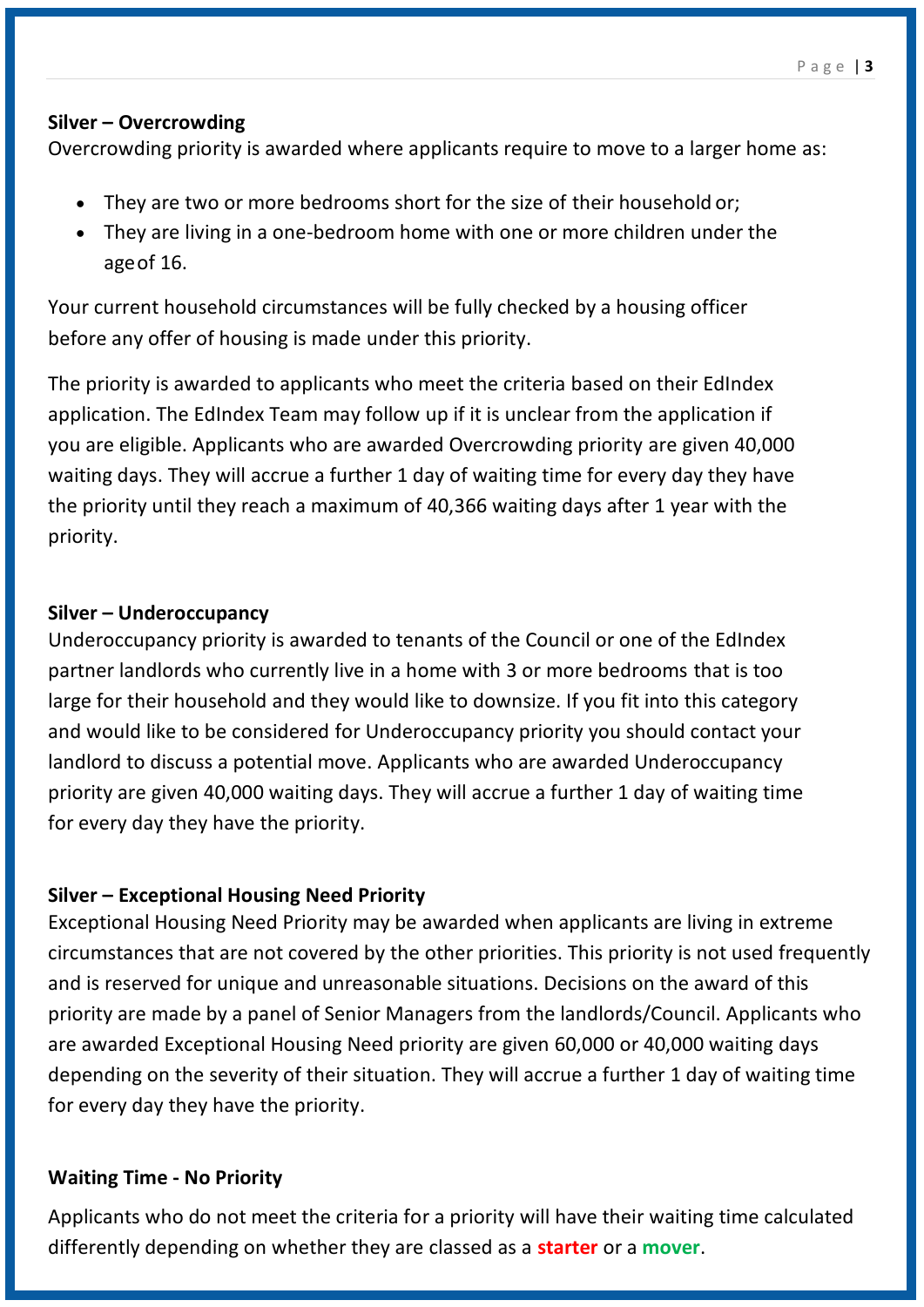If you are a **starter** your waiting time will begin from the day you registered with EdIndex. For every day you are registered with EdIndex 1 waiting day is added to your application. For example, once you have been registered for 1 week you will have 7 waiting days and after a year you would have 365 waiting days.

You will be classed as a **starter** if you are:

- Homeless
- Living in a hostel or Bed & Breakfast accommodation
- Living in residential care or supported accommodation
- Living in Temporary Accommodation
- Staying with family or friends
- Living in a private rented home (including mid market rent)
- In prison
- In hospital
- In student accommodation
- Sleeping Rough
- In a Private Sector Leasing Scheme (PSL)

If you are a **mover** your waiting time will begin from the day you moved into your current home**.** For every day you are registered with EdIndex 1 waiting day is added to your application. For example, if you moved into your home  $1<sup>st</sup>$  January 2020 and registered with EdIndex on 1<sup>st</sup> January 2021 you would begin with 365 waiting days. Once you have been registered for 1 week you will have 372 waiting days and after a year you would have 730 waiting days.

You will be classed as a **mover** if you are:

- A Council Tenant/Joint Tenant
- A Housing Association or Co-Operative Tenant/Joint Tennant
- Living in a home you own (with or without a mortgage)
- Living in a home that comes with your job
- Living in a Shared Ownership or Shared Equity home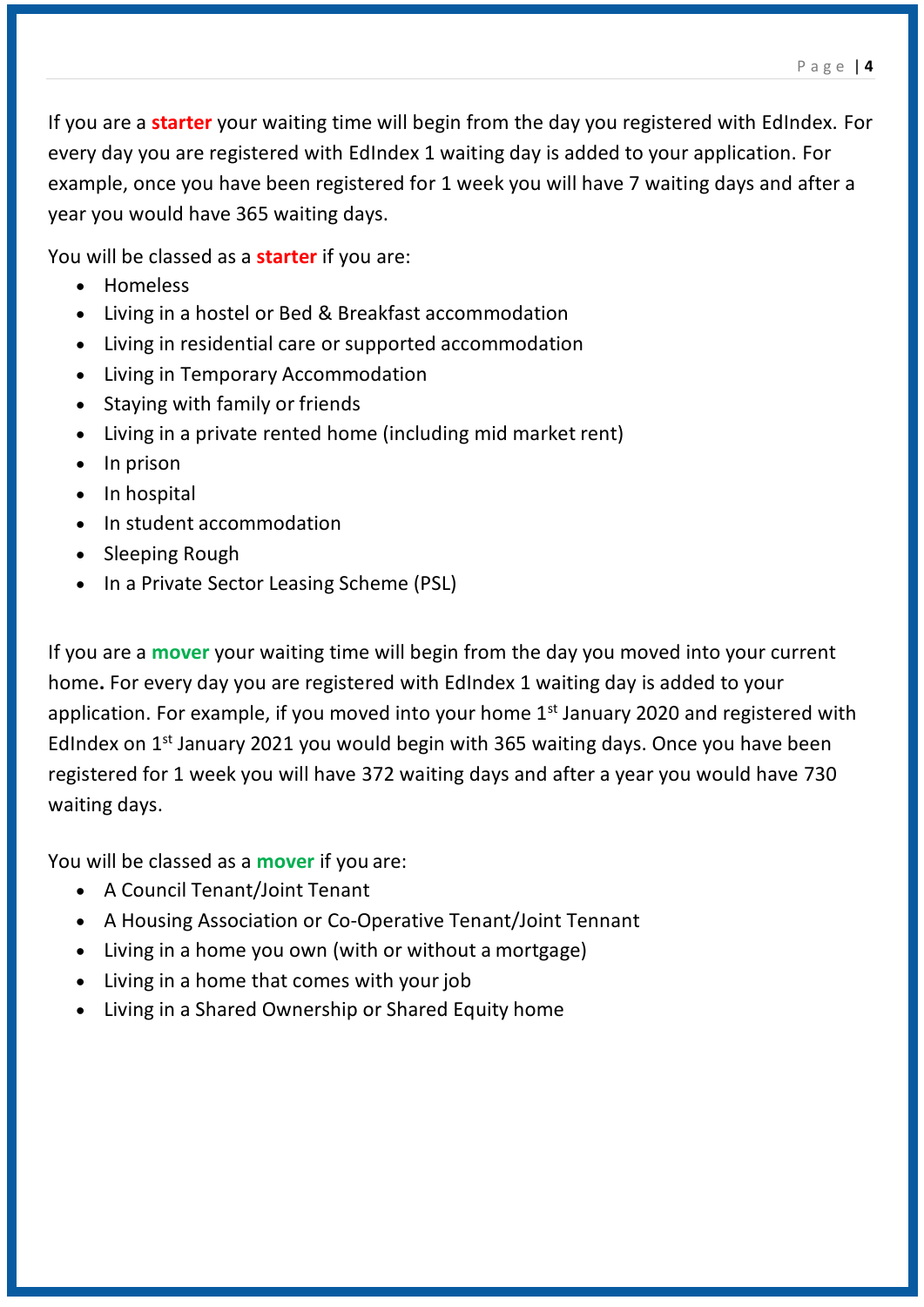

The following pages show the average length of time applicants waited to receive the offer of housing for the home they moved into between 1 April 2021 and 31 March 2022.

The average waiting time will be dependent on how regularly applicants bid for homes and the areas and types of homes they bid on. The figures are intended to help applicants understand how long it may take to receive an offer of housing, if at all.

#### **Average Waiting Time with Gold Priority**

The average waiting time for applicants with Gold Priority is the average time taken to receive an offer of housing from when the Gold Priority was awarded.

#### **Average Waiting Time with Silver Priority**

The average waiting time for applicants with Silver Priority is the average time taken to receive an offer of housing from when the Silver Priority (Homeless, Overcrowded, Underoccupancy or Exceptional Housing Need) was awarded.

#### **Average Waiting Time with No Priority**

The average waiting time for applicants with no priority is the average time taken to receive an offer of housing from when the starter applicants registered with EdIndex and the mover applicants moved into their current home.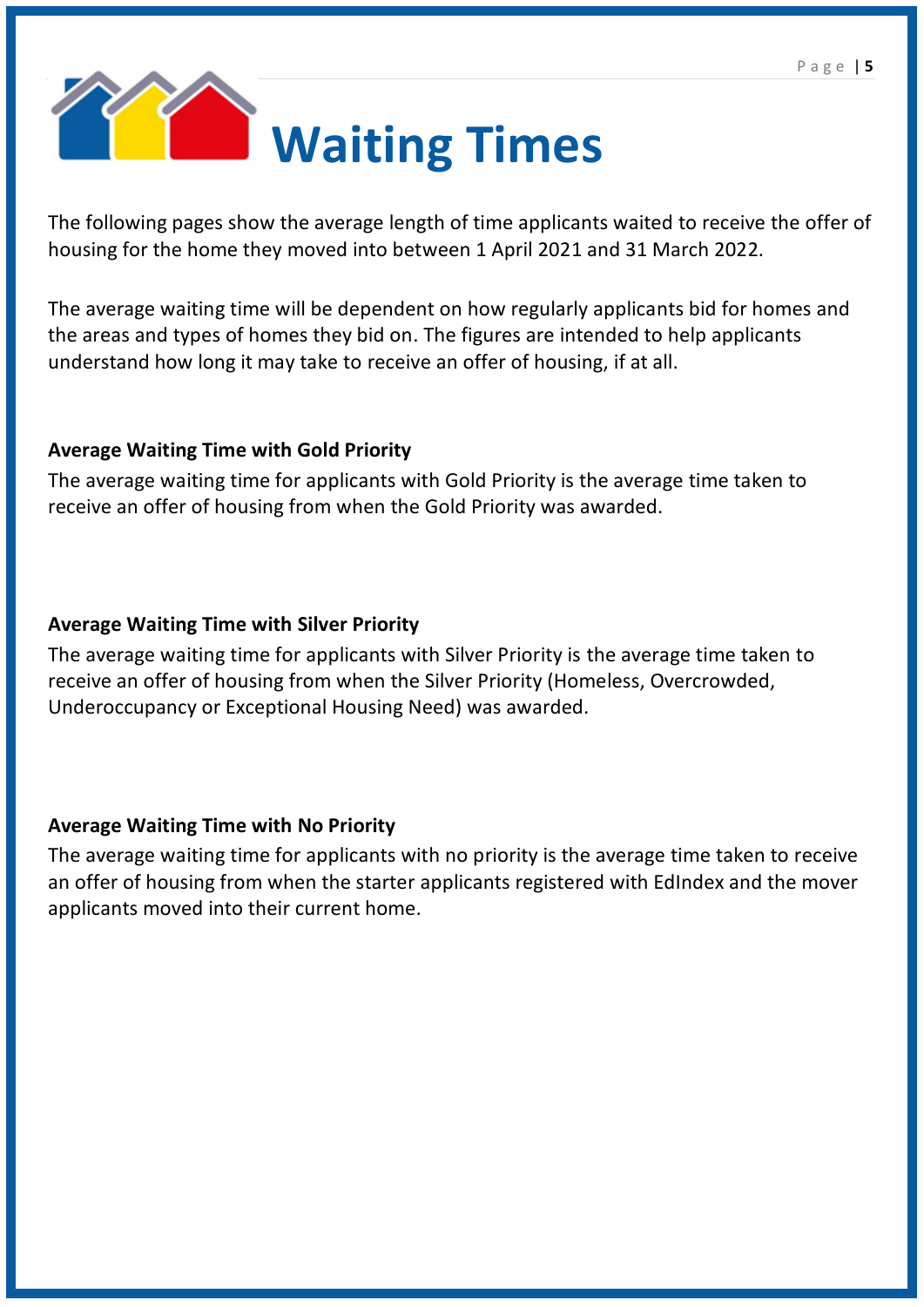

### **North West Locality**



The North West Locality covers the following areas:

Blackhall, Clermiston/Parkgrove, Drylaw, East Craigs, Granton, Inverleith, Kirkliston, Muirhouse, Pennywell, Ratho Station, Royston Mains, South Queensferry, Stockbridge, Wardie and West Pilton.

The table below shows the average waiting time (number of days) to be housed with any of the EdIndex landlords in the North West Locality in 2021/2022.

| <b>Average Waiting</b><br><b>Time with Gold</b><br><b>Priority</b> | <b>Average Waiting</b><br><b>Time with Silver</b><br><b>Priority</b> | <b>Average Waiting</b><br><b>Time with No</b><br><b>Priority</b> |
|--------------------------------------------------------------------|----------------------------------------------------------------------|------------------------------------------------------------------|
| $\mathbf{x}$                                                       | 803 days                                                             | <b>1000 days</b>                                                 |
| 577 days                                                           | 649 days                                                             | <b>3434 days</b>                                                 |
| 540 days                                                           | 710 days                                                             | <b>2174 days</b>                                                 |
| 417 days                                                           | 820 days                                                             | <b>3266 days</b>                                                 |
| $\mathbf x$                                                        | <b>1136 days</b>                                                     | $\mathbf x$                                                      |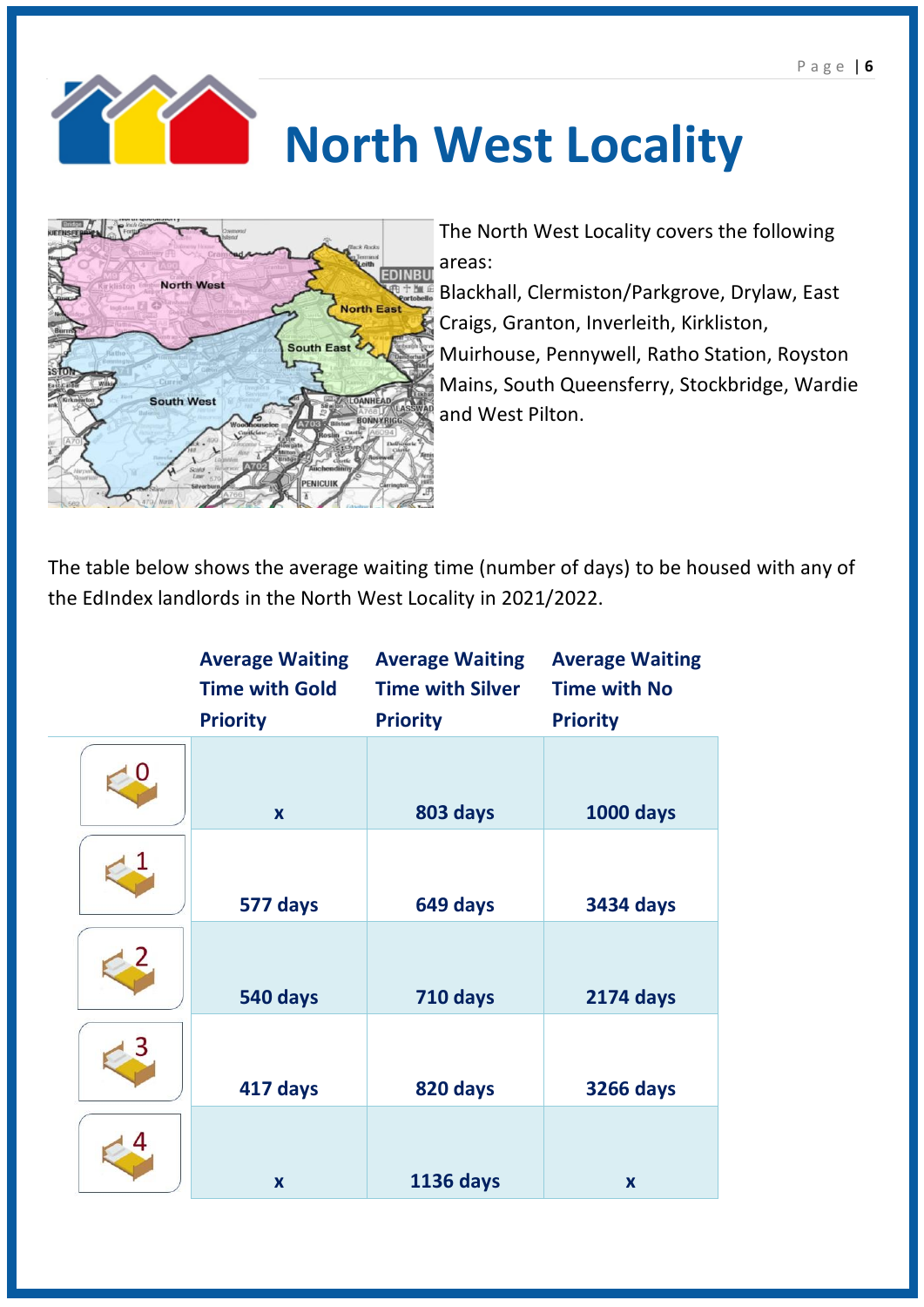



The South West Locality covers the following areas:

Broomhouse, Calders, Clovenstone, Currie/Balerno, Dumbryden, Gorgie/Dalry, Hailesland, Hutchison, Juniper Green, Longstone, Murrayburn, Oxgangs, Saughton Mains, Saughtonhall/Corstorphine, Sighthill, Stenhouse, Westburn and Wester Hailes.

The table below shows the average waiting time (number of days) to be housed with any of the EdIndex landlords in the South West Locality in 2021/2022.

| <b>Average Waiting</b><br><b>Time with Gold</b><br><b>Priority</b> | <b>Average Waiting</b><br><b>Time with Silver</b><br><b>Priority</b> | <b>Average Waiting</b><br><b>Time with No</b><br><b>Priority</b> |
|--------------------------------------------------------------------|----------------------------------------------------------------------|------------------------------------------------------------------|
| $\mathbf{x}$                                                       | 676 days                                                             | 483 x                                                            |
| 233 days                                                           | 846 days                                                             | <b>5193 days</b>                                                 |
| 584 days                                                           | 770 days                                                             | <b>3308 days</b>                                                 |
| 556 days                                                           | 953 days                                                             | <b>3429 days</b>                                                 |
| 243 days                                                           | <b>1120 days</b>                                                     | $\mathbf{x}$                                                     |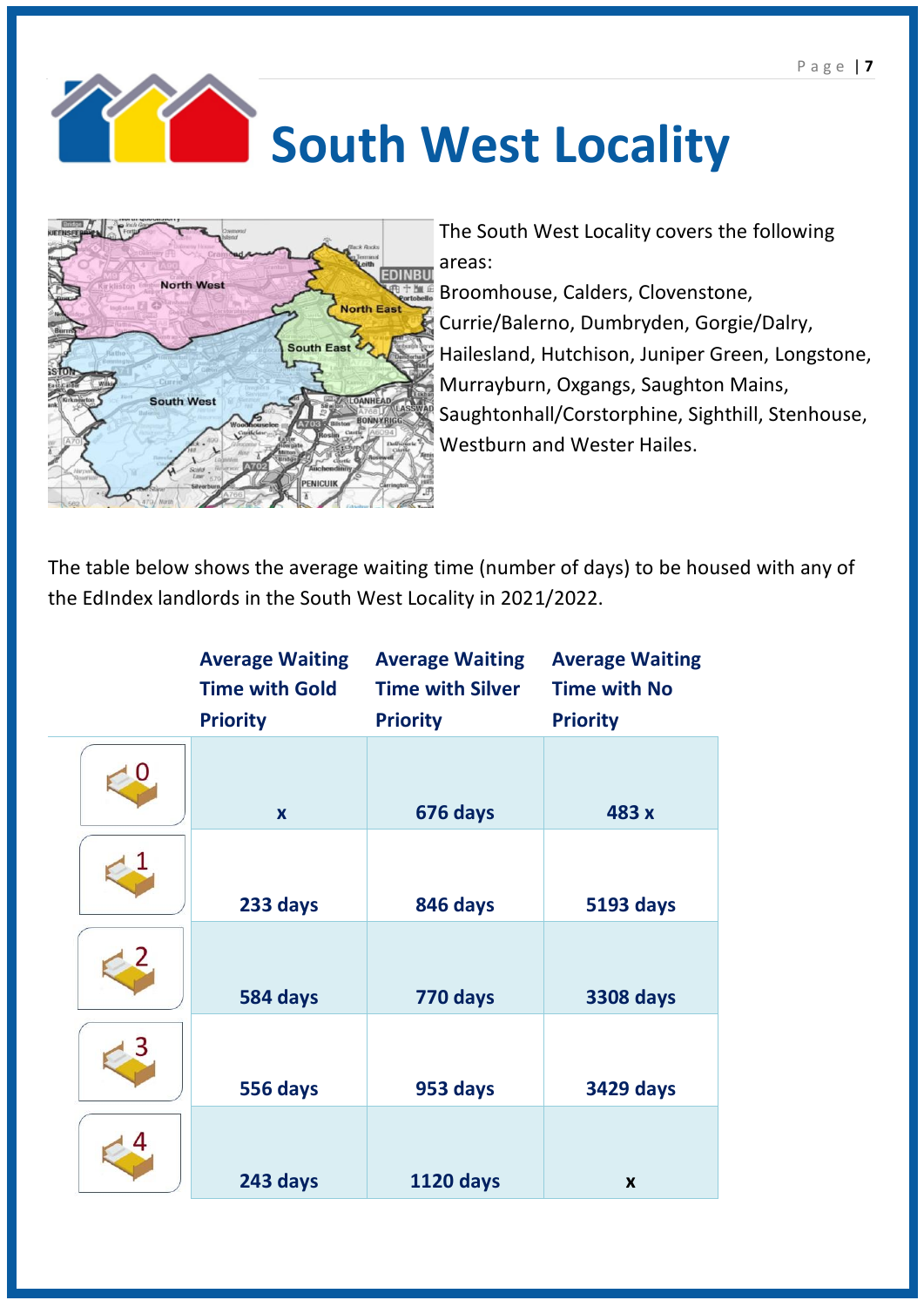



The North East Locality covers the following areas:

Abbeyhill, Broughton, Coillesdene, Craigentinny, Craigmillar, Easter Road, Greendykes, Leith, Lochend, Milton, Newcraighall, Newhaven, Northfield, Piershill, Portobello, Restalrig and Warriston/Pilrig

The table below shows the average waiting time (number of days) to be housed with any of the EdIndex landlords in the North East Locality in 2021/2022.

| <b>Average Waiting</b><br><b>Time with Gold</b><br><b>Priority</b> | <b>Average Waiting</b><br><b>Time with Silver</b><br><b>Priority</b> | <b>Average Waiting</b><br><b>Time with No</b><br><b>Priority</b> |
|--------------------------------------------------------------------|----------------------------------------------------------------------|------------------------------------------------------------------|
| $\mathbf{x}$                                                       | 507 days                                                             | <b>2608 days</b>                                                 |
| 710 days                                                           | 726 days                                                             | 3588 days                                                        |
| 694 days                                                           | 776 days                                                             | <b>3072 days</b>                                                 |
| <b>1017 days</b>                                                   | 902 days                                                             | <b>3150 days</b>                                                 |
| $\mathbf x$                                                        | <b>1404 days</b>                                                     | $\mathbf{x}$                                                     |